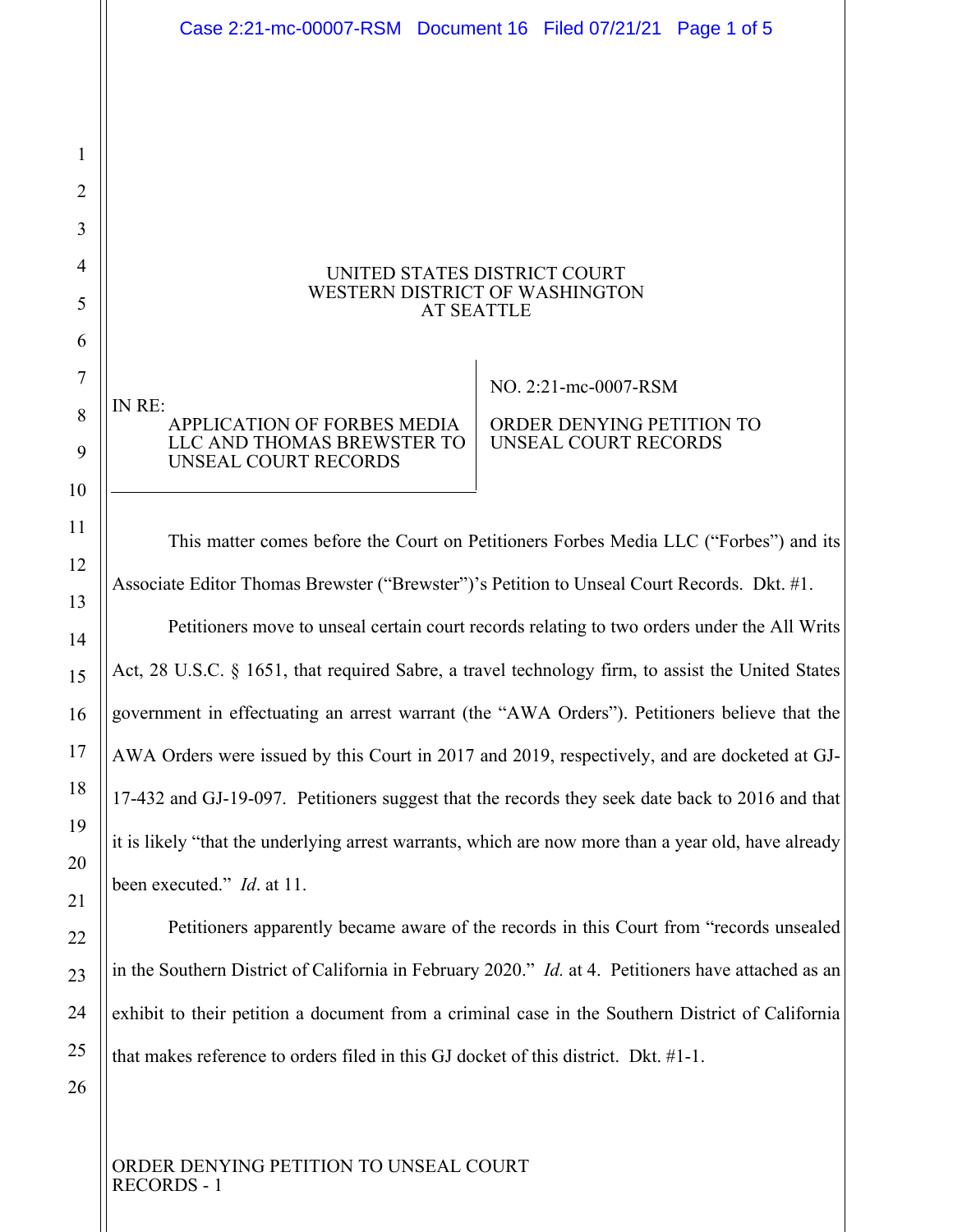## Case 2:21-mc-00007-RSM Document 16 Filed 07/21/21 Page 2 of 5

Petitioners state that their exhibit was "unsealed per order of the Court," and a heading stamped on the exhibit indicates the same. *Id.* But the docket of the Southern District of California case, submitted by the Government at Dkt. #8-1, does not include an entry for petitioners' exhibit. Instead, the document was mistakenly unsealed for a brief period in February 2020 but is currently subject to seal. Petitioners apparently retrieved the application and order during the temporary, mistaken unsealing.

The Government argues that the records Petitioners seek "relate to active investigation(s)—All Writs Act orders issued to assist the United States in its efforts to execute sealed federal arrest warrants against foreign nationals located abroad in connection with sealed indictments in an ongoing criminal investigation or investigations." Dkt. #9 at 3 (citing an attached declaration of Special Agent Jared S. Brown). The records contain information regarding grand jury investigation(s), fugitive investigation(s), and law enforcement's efforts to arrest charged individuals, among other things, and, the Government maintains, disclosing that information would frustrate their efforts to apprehend individuals who have been charged with federal crimes.

The First Amendment protects a qualified right of access to several stages of criminal proceedings. *Press-Enterprise Co. v. Superior Court. of Calif. for Riverside County*, 478 U.S. 1, 8 (1986) (*Press-Enterprise II*); *Globe Newspaper Co. v. Superior Court for Norfolk County*, 457 U.S. 596, 603-04 (1982) (recognizing "the First Amendment right of access to criminal trials"); *United States v. Doe*, 870 F.3d 991, 996 (9th Cir. 2017).

When this qualified right attaches to a particular criminal proceeding, the proceeding may nevertheless be closed to the public if "closure is essential to preserve higher values and is

1

ORDER DENYING PETITION TO UNSEAL COURT RECORDS - 2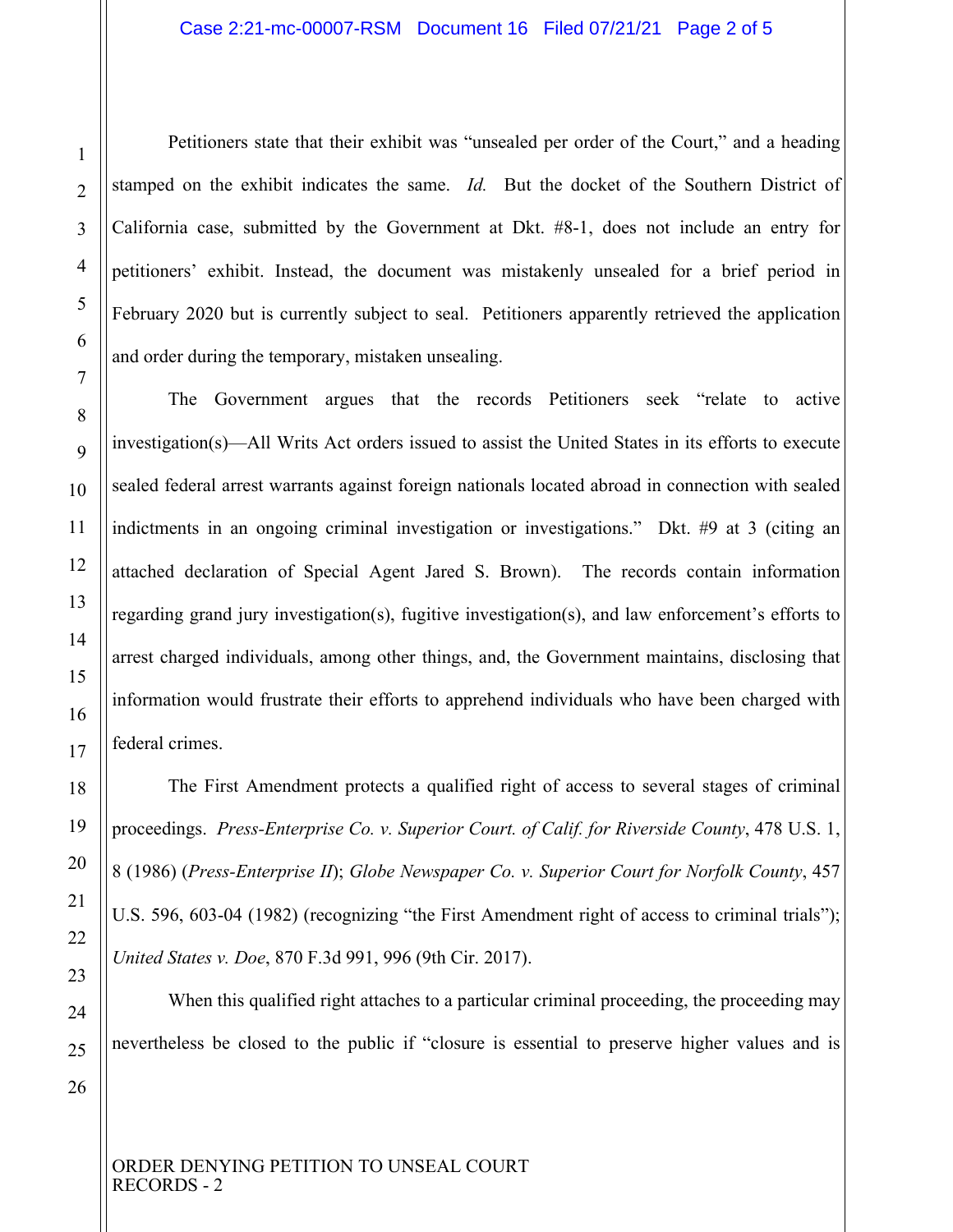narrowly tailored to serve that interest." *Press-Enterprise II*, 478 U.S. at 13-14 (quoting *Press-Enterprise Co. v. Superior Court of Calif., Riverside County*, 464 U.S. 501, 510 (1984) (*Press-Enterprise I*)).

To determine whether a qualified First Amendment right of access attaches to a particular criminal proceeding, courts apply a two-part "experience and logic" test that considers (1) "whether the place and process have historically been open to the press and general public," and (2) "whether public access plays a significant positive role in the functioning of the particular process in question." *Press-Enterprise II*, 478 U.S. at 8-9; Doe, 870 F.3d at 997. While courts must consider both "historical experience" and "logic" to determine whether the public has a First Amendment right to access to a particular proceeding, Ninth Circuit authority recognizes that "logic alone, even without experience, may be enough to establish the right." *In re Copley Press, Inc*., 518 F.3d 1022, 1026 (9th Cir. 2008) (citation omitted).

Here, Petitioners' unsealing request fails both prongs of the experience-and-logic test. The experience test fails here because there has not traditionally been public access to proceedings involving third party assistance in the execution of a sealed arrest warrant. *See In re Granick*, 388 F. Supp. 3d 1107, 1129 (N.D. Cal. 2019) ("There is no Ninth Circuit authority recognizing a First Amendment right to access technical assistance orders under the [AWA]."). Under the logic prong of the test, the Court finds that the AWA materials at issue are not the type that would benefit from public scrutiny given the ongoing nature of the criminal investigation or investigations. Even if petitioners had a qualified First Amendment right to access the All Writs Act materials, the Court would continue to maintain these records under seal because "closure is essential to preserve higher values and is narrowly tailored to serve that interest." *Press-*

1

 $\overline{2}$ 

3

4

5

6

7

8

 $\overline{Q}$ 

10

11

12

13

14

15

16

17

18

19

20

21

22

23

24

25

ORDER DENYING PETITION TO UNSEAL COURT RECORDS - 3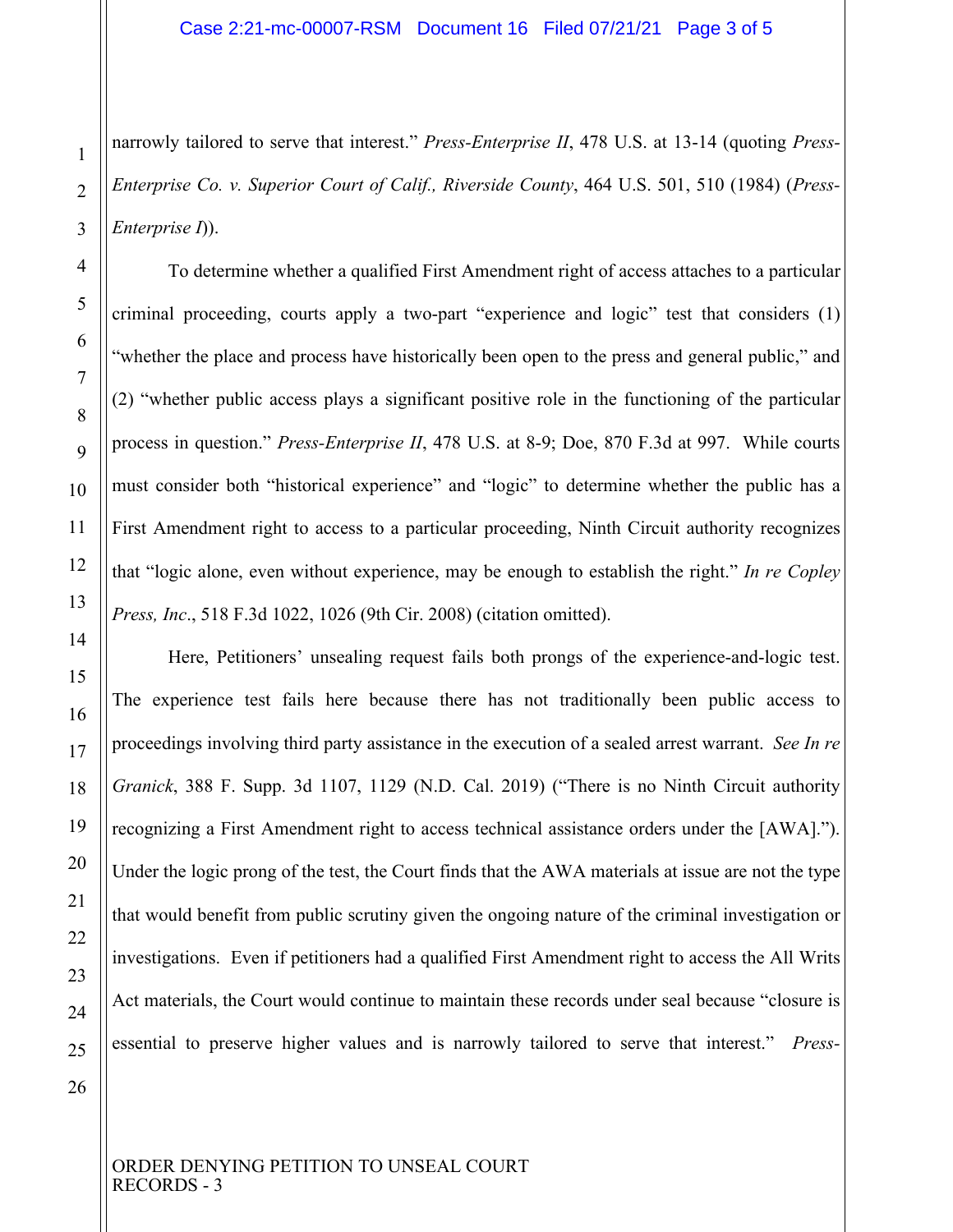*Enterprise II*, 478 U.S. at 13-14 (quoting *Press-Enterprise I*, 464 U.S. at 510); *Doe*, 870 F.3d at 998. The Court finds that the records at issue relate to at least one ongoing fugitive investigation. Unsealing the All Writs Act materials could therefore jeopardize the Government's ongoing efforts to investigate and prosecute the underlying crimes. Opening that information to the public could prompt the subject(s) of the investigation(s) or their associates to take steps to evade apprehension and endanger law enforcement officers who attempt to arrest them in the future.

The Supreme Court has recognized a qualified "common-law right of access to judicial records," which amounts to "a general right to inspect and copy public records and documents." *Nixon v. Warner Communications, Inc.*, 435 U.S. 589, 597 (1978). However, "[a] narrow range of documents is not subject to the right of public access at all because the records have 'traditionally been kept secret for important policy reasons.'" *Kamakana v. City & Cty. Of Honolulu*, 447 F.3d 1172, 1178 (9th Cir. 2006) (quoting *Times Mirror Co. v. United States*, 873 F.2d 1210, 1219 (9th Cir. 1989)). And even for documents that are subject to the right of public access, the right is not absolute. *Nixon*, 435 U.S. at 598. The Ninth Circuit has explained that the common law right of access does not extend to all judicial records; instead, petitioners must make a threshold showing that "disclosure would serve the ends of justice." *United States v. Schlette*, 842 F.2d 1574, 1581 (9th Cir. 1988).

The Court finds that the AWA materials at issue are all documents which have traditionally been kept secret for important policy reasons. Furthermore, the Government has articulated compelling reasons to justify the continued sealing of these records, and Petitioners have failed to show that disclosure here would serve the ends of justice. The Court will not unseal these records based on a common law right of access.

26

1

 $\overline{2}$ 

3

4

5

6

7

8

 $\overline{Q}$ 

10

11

12

13

14

15

16

17

18

19

20

21

22

23

24

25